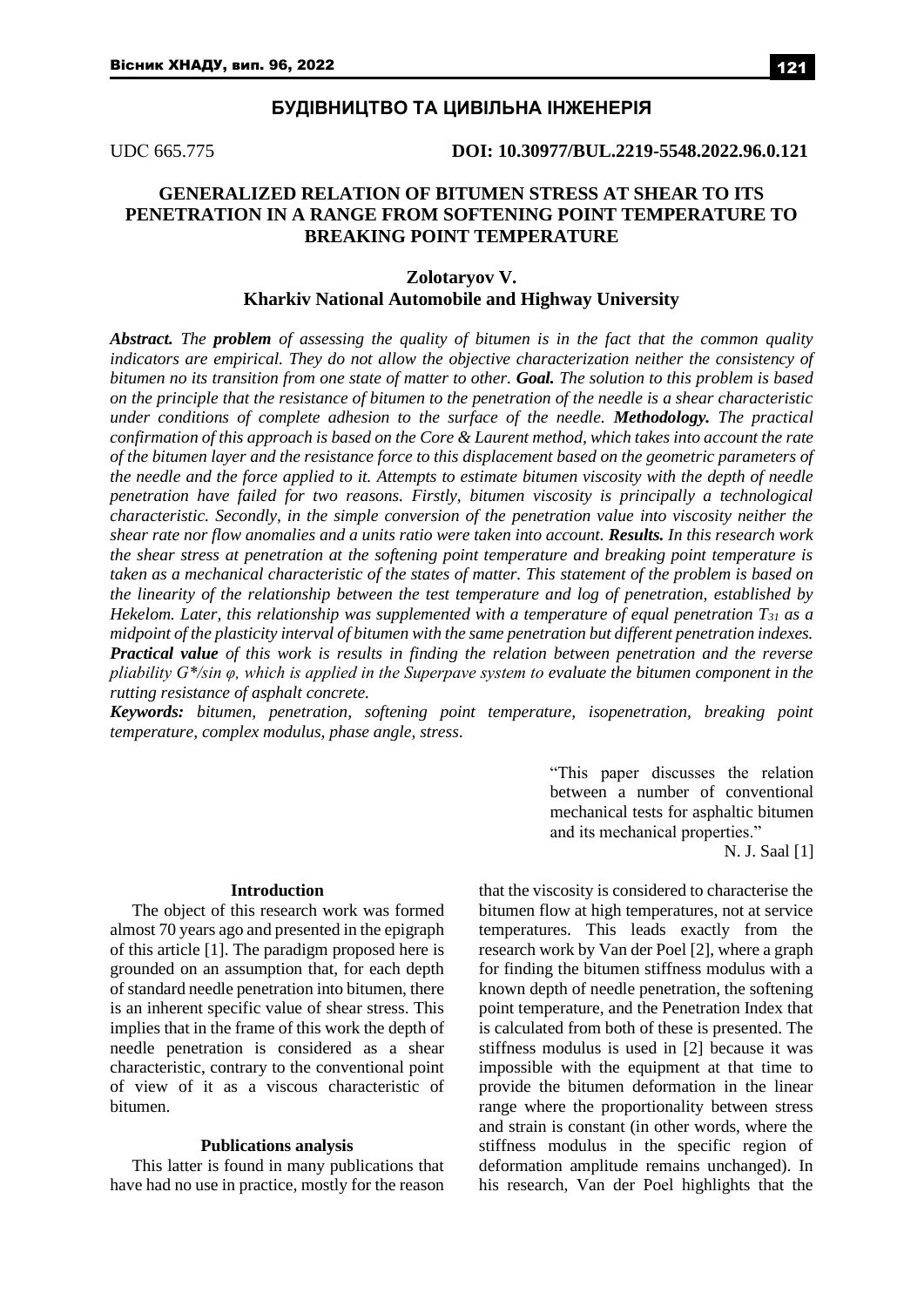reliability of the stiffness modulus increases when the deformation amplitude and shear stress become lower. The values of the main rheological characteristics (modulus and viscosity) depend on the level of force (shear or normal) that induces the corresponding stresses in the material. In research by [3], a first attempt was made to calculate the bitumen viscosity with penetration, depending on the shear rate specific to each penetration value. This research takes into account the shear rates at penetration of the bitumen with the same penetration but a different Viscosity Anomaly, which is in close correlation

with the Penetration Index. In the 1990s in the frame of Superpave system development, it became clear that finding the mechanical characteristics of bitumen, such as the stress resistance, complex modulus and phase angle, is necessary to estimate the influence of the bitumen on asphalt rutting resistance. These mechanical characteristics are a base for the criteria of asphalt rutting resistance in various PG regions in the USA. The linear semi-logarithmic dependence between penetration and temperature (BTDC) was shown earlier in 1975 by Hekelom [4]. This dependence includes three temperatures at least. It was extrapolated on  $T_{800}$  (the temperature at which penetration reaches 800 dmm), even though at that time this temperature was considered as a softening point temperature. Also it was extrapolated on  $T_{1.25}$ , at which bitumen becomes brittle. This is why nowadays the two penetration indexes currently exist. One can be found with the penetration and softening point temperature (*P* and *TR&B*), the other with the temperature penetration relation  $(P \text{ and } T_{800})$ . This relation connects with the temperature not only penetration, but also viscosity. This article considers this dependence in a range from the breaking point temperature to the  $T_{800}$ breaking point temperature to the temperature.

Extrapolation of this dependence on the penetration 1.25 dmm lets us find the Fraas breaking point temperature  $(T_F)$  on the plot. Later experiments proved a good correlation between  $T_{Fr}$  and  $T_{1,25}$ . The feature of this plot is that it takes into account the temperature susceptibility of bitumen binders, and as a result finds the temperatures of the rheological state of bitumen of various consistencies, sources, technological and structural types.

In [5], generalized temperature-penetration dependences (Figure 1) were proposed for bitumen with different penetration indices, which intersected at the pole point corresponding to a penetration of 31 dmm and in the middle of the plasticity interval (from  $T_{800}$  to  $T_{Fr}$ ). With this temperature, it became possible to calculate the brittle point temperature  $(T_F)$  or softening point temperature by the equation:  $T_{Fr} = 2T_{31} - T_{800}$ .

### **Рresentation of the main material Formulation of Research Goal**

Taking this into account, the modified Hekelom's diagram is reduced to a straight-line relationship between  $T_{800}$  (softening),  $T_{25}$ (standard temperature for penetration test), *Т*<sup>31</sup> (isopenetration - pole) and *Т*1.25 (transition to the brittle state). Consequently, the depth of needle penetration makes it possible to distinguish various aggregate-thermorheological states of bituminous binders: brittle (below *TFr*), viscoelastic (above  $T_{Fr}$ ), and fluid (above  $T_{800}$ ).



Fig. 1. Influence of the penetration index on the generalized temperature-penetration dependences

The principle and method for finding the relationship between penetration and shear stress used here as an axiom are confirmed by comparing the values of the shear stress (*E*) obtained by calculation, viscometrically and as a result of the one-plane shear scheme tests [6].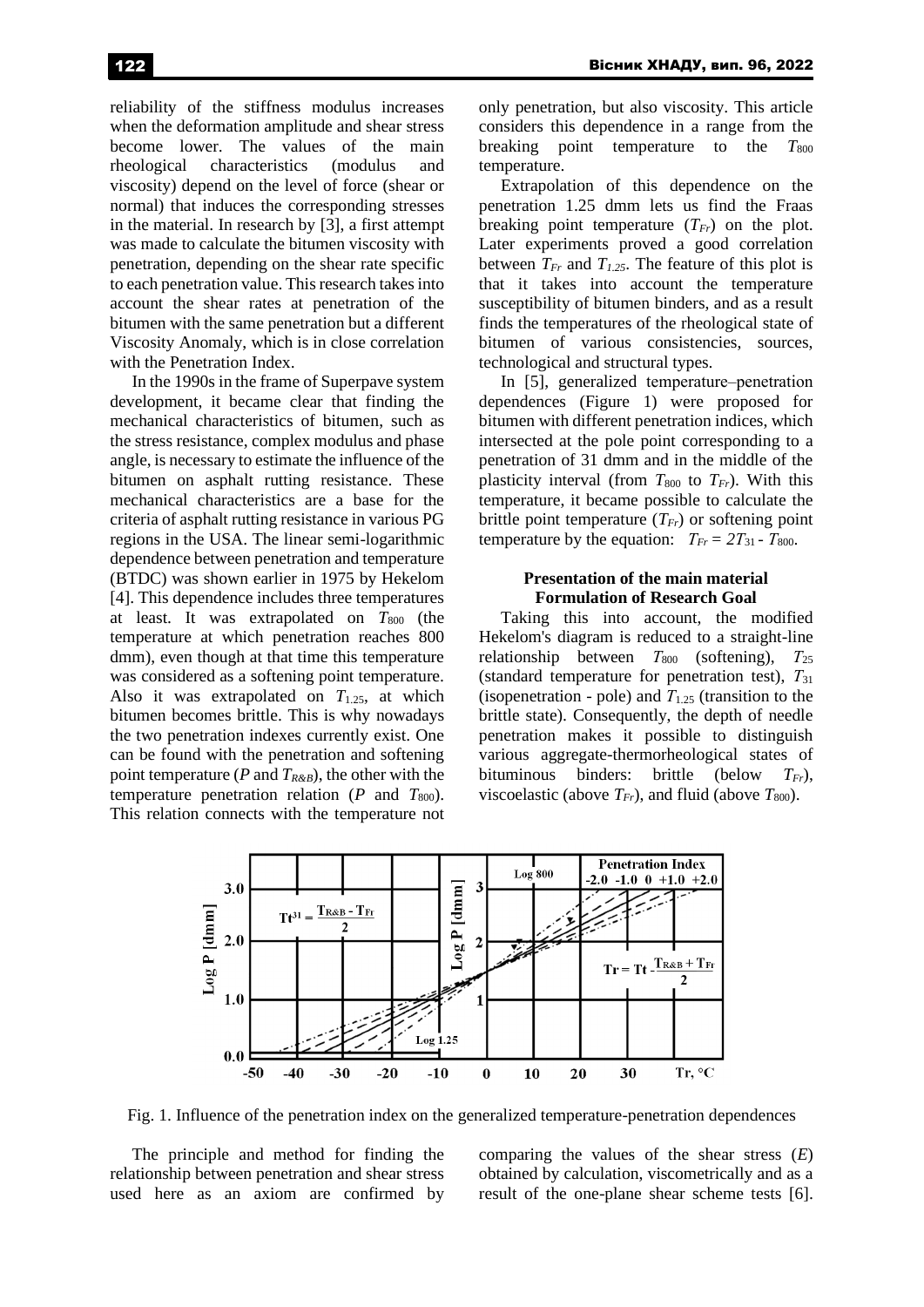This made it possible to formulate the problem of determining the shear stress of bitumen at each of the above-mentioned temperatures.

To obtain a diagram linking the shear stress with the temperatures of characteristic states (*Т*800*, Т*25, *Т*<sup>31</sup> *ТFr*), it is necessary to find the shear stress values at each of them and prove that they all belong to one semi-logarithmic straight line  $(\tau - B TDC)$ , similar to the dependence of the logarithm of penetration on temperature according to Hekelom. But in contrast to this diagram, the one proposed here should relate the stresses at each of the indicated temperatures instead of the penetration values.

### **Stresses at the Softening Point Temperature (according to T800)**

The softening point temperature is the most convenient for finding the shear stress. In this case, the shear stress can be calculated with the viscosity and shear rate at 800 dmm [3]. In the data from numerous publications, this shear stress varies within fairly narrow limits: 1300 Pa at  $\dot{\gamma} = 1.15s^{-1}$  according to (Carre & Laurent, 1963); 1200 Pa at  $\vec{\gamma} = 1s^{-1}$  according to [7]; 1500 Pa according to [8] 1260 Pa according to [9]; 1350 Pa according to [10]; 1350 Pa according to [11]. On average, it is close to 1320 Pa.

In the standard EN 12591, prepared for approval, the value of the complex viscosity is taken to be 1500 Pa·s. In this case, the shear stress τ is also 1500 Pa. According to the developers' opinion, this value obtains at *T800*. This is what is accepted in this work as the isothermal stress at *Т800*.

#### **Stress at Penetration of the Tested Bitumen**

This stress is calculated according to the method based on the concept by [12], in which penetration is considered as a shear stress of the bitumen layer. With the penetration depth of the needle and the temperature  $T_{800}$ , the penetration index *PI*<sup>800</sup> is calculated. With the penetration index, the bitumen flow anomaly index (*C*) is determined; from the dependences of equal shear stresses ( $\lg \tau_e = -1.3 \log P_{25} + 6.78$ ) and equal shear rates ( $\log \gamma_e = 1.053 \log P_{25} - 2.87$ ) on penetration, the value of this characteristic is determined for the assessed bitumen.

### **Determination of Shear Stress at Penetration 31 dmm**

To find this stress, the temperature dependences of cohesion were experimentally obtained for 5 bitumens of different penetration (Fig. 2) [5]. According to the data, the values of penetration at 31 dmm correspond to the values of bitumen cohesion: for bitumen with a penetration at 25 ºС of 54 dmm, it is 0.2 MPa; for 63 dmm it is 0.21 MPa; for 103 dmm it is 0.21 MPa; for 155 dmm it is 0.215 MPa; and for 207 dmm it is 0.22 MPa. The experiments were carried out at a shear rate of  $1s^{-1}$ . In accordance with the results obtained, the isopenetration values for bitumen of different consistencies are very close (the average value is about 0.21 MPa). A stress value of 0.21 MPa is obtained for each bitumen at its specific temperature. These temperatures decrease with the increasing bitumen penetration. Thus, in the transition from bitumen with a penetration of 54 dmm to bitumen with a penetration of 200 dmm, *T<sup>31</sup>* decreased by 13.5 ºС. At the same time, the breaking point temperature decreased by 9 ºС, and the softening point temperature decreased by 13.4 ºС. Thus, the isostress values for the diagram are taken as equal: at  $T_{800}$  it is  $1.5 \cdot 10^3$  Pa; at  $T_{25}$ the values correspond to the penetration (calculated according to  $[12]$ ); at  $T_{31}$  it is  $2.1 \cdot 10^4$  Pa.



Fig. 2. Temperature–cohesion dependences for bitumen "31" (54 dmm), "32" (63 dmm), "33" (103 dmm), "34" (155 dmm) "35" (207 dmm)

#### **Mechanical Characteristics of Winter Cracking Resistance**

The breaking point temperature of bitumen is the least available for mechanical interpretation. Its purpose is to be a criterion for the winter cracking resistance of asphalt concrete. Traditionally, the Fraas breaking point temperature is used for this. Like any other empirical characteristic, it is not an objective index that refers to the essence of crack formation globally.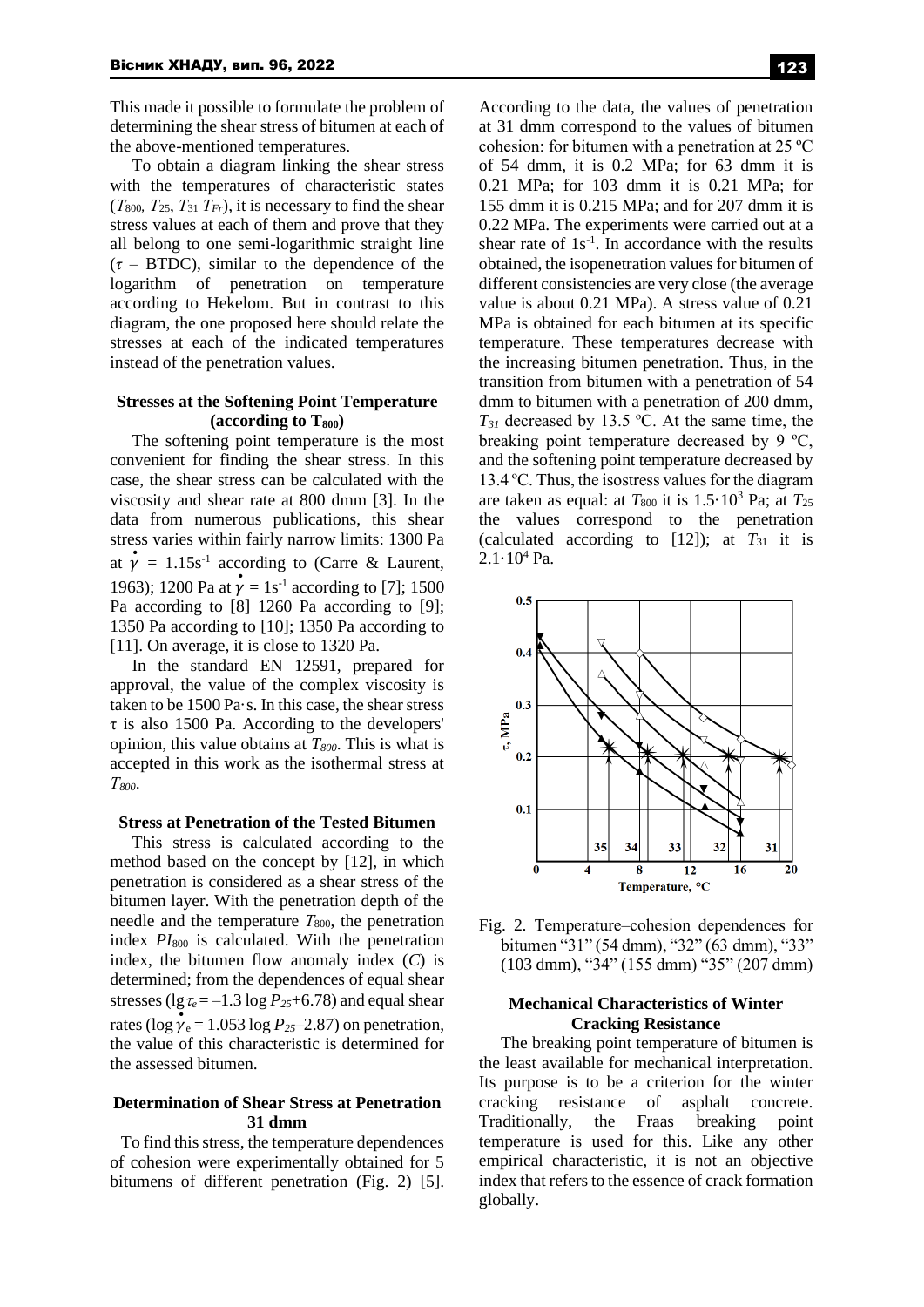In the academic interpretation [13], the breaking point temperature is the temperature of brittle fracture by exceeding the elastic deformations limit. Is the Fraas breaking point temperature linked to this? This is still not clear most likely it is not. With decreasing temperature, amorphous low molecular weight polymers transform into a truly brittle state, characterised by the glass transition temperature (*Tg*). Glass transition takes place due to a decrease in the energy of thermal motion of molecules, their association, the formation of branched structures, or a micellar structure in the case of bitumen. It is accompanied by an increase in the density of the structure, an increase in viscosity to  $10^{12}$  Pa·s [14], and a decrease in free volume to 3 %.

The main method for determining the glass transition temperature  $(Tg)$  is the dilatometric method [15] based on obtaining the temperature at which the rate of decrease of the volume changes. The glass transition temperature determined in this way, like the change in other characteristics (viscosity, storage or loss moduli), also depends on the test conditions. It increases with the acceleration of loading, with an increase in the frequency of deformation.

The relationship between the breaking point  $(T_F)$  and glass transition  $(Tg)$  temperature of bitumen is extremely poorly studied. One of the few works, perhaps the only one of its kind, is the article by [15], who interprets the transition to glass state from the classical standpoint of free volume, in this case the immobilisation of the structural components of bitumen. A comparison is made between the breaking point temperatures by Fraas and the glass transition temperatures obtained by the classical dilatometric method with a cooling rate of 1 °C per minute for distillated and oxidised bitumen of different penetration. The practical parallelism of the dependences of the glass transition temperatures on the penetration of bitumen obtained by these technologies, as well as significant differences in the absolute values of these temperatures, have been established for Venezuelan oils, for which the temperature  $Tg$  is 12–13 °C lower than the temperature *ТFr*. For bitumen with a high value (of more than +2.2) of penetration index (*PI*), the difference increases to 23‒24 ºС.

In road practice, attempts are being made to change the criterion and methods for assessing the fracture temperature of bitumen and thus omit the need for the empirical Fraas breaking point temperature. With this, for a clearer understanding of the subject under discussion, one should resort to the generalized term **temperature of cracking of bitumen**. This temperature is determined in various ways. The most common, other than Fraas, are methods for determining the fracture temperatures based on the determination of the first crack under the cooling in specimens of a fixed length – the TSRS method [16] and ring specimens with a fixed inner diameter – the ABCD method [17,18]. The data on bitumen with different penetrations, summarised together, are shown in Table 1. The temperatures of cracking, obtained on the Fraas device for all three bitumens presented in the work, are 9.4–13.2 °C higher than the temperatures obtained by the TSRS method, and 13.6–17.8 °C higher than those obtained by the ABCD method. The smallest difference is in the breaking point temperatures obtained by Fraas and by the BBR-300 method BBR  $m = 0.3$  is 5.3/6.3; 5.6/7.2; 2.5/5.2 (ºС).

The high cracking resistance temperature according to Fraas can be explained by the combination of the influence of two factors: temperature stresses inside the film and forced bending stresses. The reason for this may also be a large bending deformation - about 1.64 %. This is evidenced by the dependencies obtained under constrained tensile temperature stress and mechanical bending destruction of asphalt concrete beams (determination of the maximum tensile strength at different temperatures) [19, 20 and 21]. In this case, the temperatures according to TSRST (thermal destruction) are  $8-17$  °C lower than the temperatures of the maximum strength in free bending, since in the last case two factors of destruction take effect: external load and internal temperature stresses caused by the difference in the coefficients of thermal expansion of the components.

In the case of asphalt concrete, this applies to mineral aggregates and bitumen, and in the case of bitumen, to oils, resins and asphaltenes. In addition, Fraas breaking point temperatures can be higher due to fatigue phenomena that accompany fracture during multi-cyclic bending of plates [22].

| Table 1 – Breaking point temperatures for bitumen [16, 17 and 18] |  |  |
|-------------------------------------------------------------------|--|--|
|-------------------------------------------------------------------|--|--|

| Bitumen | Penetration at      | Test method, <sup>o</sup> C |              |         |                |             |  |
|---------|---------------------|-----------------------------|--------------|---------|----------------|-------------|--|
|         | $25^{\circ}$ C. dmm | Fraas                       | <b>TSRST</b> | ABCD    | <b>BBR-300</b> | Dilatometry |  |
| 20/30   | 23                  | $\mathbf{I}$                | $-18.6$      | $-24.8$ | $-12.3/13.3$   | $-22.5$     |  |
| 35/50   | 43                  | -11                         | $-24.2$      | $-26.7$ | $-16.6/-18.2$  | $-27.5$     |  |
| 50/70   | 54                  | -14                         | $-23.4$      | $-27.6$ | $-16.5/-19.2$  |             |  |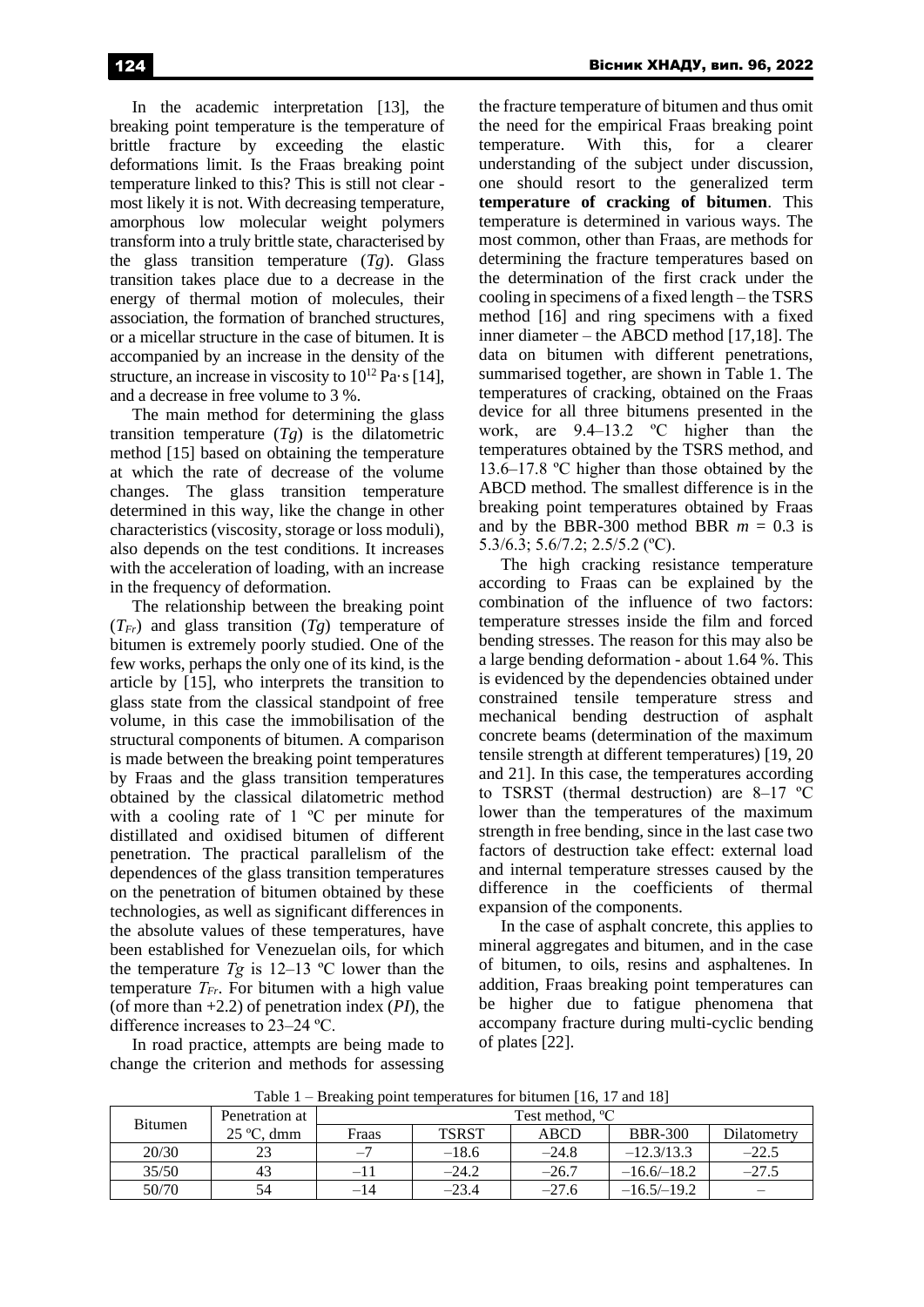The cracking temperatures determined by BBR [23] are close to the Fraas breaking point temperatures due to the fact that the assigned limits of the stiffness modulus (300 MPa) and creep coefficient  $m = 0.3$  do not sufficiently meet the brittle fracture conditions. With such values of the criteria, the bitumen is rather far from the truly brittle state [19] and they still exhibit a viscous component of deformation, while truly brittle fracture, as mentioned above, is the destruction of an elastic body. Even asphalt concrete with an exponent  $m = 0.3$  demonstrates a noticeable dependence on the deformation rate. The "*m*" values in their meaning are close to the tangent of the angle of mechanical losses. For asphalt concrete, especially bitumen, to be close to an elastic body, this angle should be  $5-10^{\circ}$ , and sin  $\varphi$  should approach 0.1 [24]. In this case, simply put, the complex modulus approaches the elastic modulus. In this regard, it seems that the norms "300 MPa" and " $m = 0.3$ " should probably be revised towards tightening by reducing the value of m to 0.1-0.15. The data in Table 1 convincingly indicate that the Fraas breaking point temperature is much higher than the breaking point temperatures obtained by other methods.

At the same time, the temperatures of fracture formation by the ABCD method [16] and dilatometry [15] differ much less. If we determine the relative tensile deformation on the surface of the bitumen ring, based on the fact that the crack width is in the range from 0.0040 to 0.0045 cm [19], and the circumference is 33.9 cm, then the relative deformation is 0.012 %. Meanwhile the deformation in bending according to Fraas is much higher and reaches 1.64 %. This is consistent with the data [25], according to which the difference between the temperature of fracturing according to TSRST and the temperature of the maximum strength for bitumen 60/70 is 8 ºС, and for bitumen modified with polymer is 12 ºС.

With such a variety and difference in the temperatures of the assumed cracking resistance, it cannot be assumed that the stresses leading to cracks will be the same. For this reason, it is difficult to determine the stress value that is objectively linked with  $T_{1.25}$ . There is no doubt that  $T_{1.25}$  is the most common low-temperature characteristic of bitumen, since, with a high degree of reliability, it belongs to the straight line in BTDC space originating from the temperature *T*800, passes through a penetration at 25 ºС, and through a temperature of penetration of 31 dmm. As shown by Hekelom [4], this inclined straight line intersects with isopenetration 1.25 at a temperature that is very close to the Fraas temperature.

To identify the stress at the breaking point temperature  $(T_F)$  and  $T_{1.25}$ , two approaches were used. The first method adopted here for determining the stress at  $T_{1.25}$  is based on calculations [3 and 26] similar to those used in the resistance of materials to determine the stresses in a solid material that appear when an indenter of any shape is immersed in it (Brunel is a ball, Rockwell is a cone, Vickers is a tetrahedral pyramid). In accordance with this calculation, the stress in bitumen at *T1.25* is close to a range from 15.6 to 15.9 MPa. In this case, it can be assumed that the stress state is shear. If we proceed from the classical concepts of the ratio of shear and tensile stresses (which is close to bending) and take into account that, during the Fraas test, the bitumen film bends (stretches), then it can be expected that  $\sigma_{bend}$  can be close to 48 MPa. Naturally, this is possible when Poisson's ratio is 0.5.

With regard to bitumen in a solid state, this is not an indisputable fact. Comparison of the moduli of elasticity in shear by torsion and bending of cantilever beams of asphalt concrete in [24] showed that the complex modulus in bending is 2.2–2.5 times greater than in shear. This means that Poisson's ratio is close to 0.25.

At the same time, the review of the temperature dependences of Poisson's ratios of bitumen given in [27] shows that this coefficient decreases from  $0.48 - 0.50$  to  $0.15 - 0.18$  with a decrease in temperature from 60 ºС to 4 ºС. In addition, data on the dependence of Poisson's ratio on frequency are given in [28] for asphalt concrete, and its value decreases to 0.2. Meanwhile, Filippov [29] admits that at temperatures close to glass transition, the shear and tensile stresses of bitumen can be taken as equal. However, the editor of the Russian translation [29] claims that the author is mistaken. Thus, the probable values of the bending resistance at *T*1.25 can be 16 MPa and 48 MPa. The literature contains numerous data on various values of the shear moduli of bitumen on the plateau, their dependence on temperature from 600‒700 MPa [21] to 1800 MPa [28] and 3000 MPa [2]. Naturally, such a variance of the shear moduli and, accordingly, the shear stresses corresponding to them makes the task of choosing an objective stress value practically unresolved.

In this regard, the second approach was chosen to identify the stress at *T*1.25. It is based on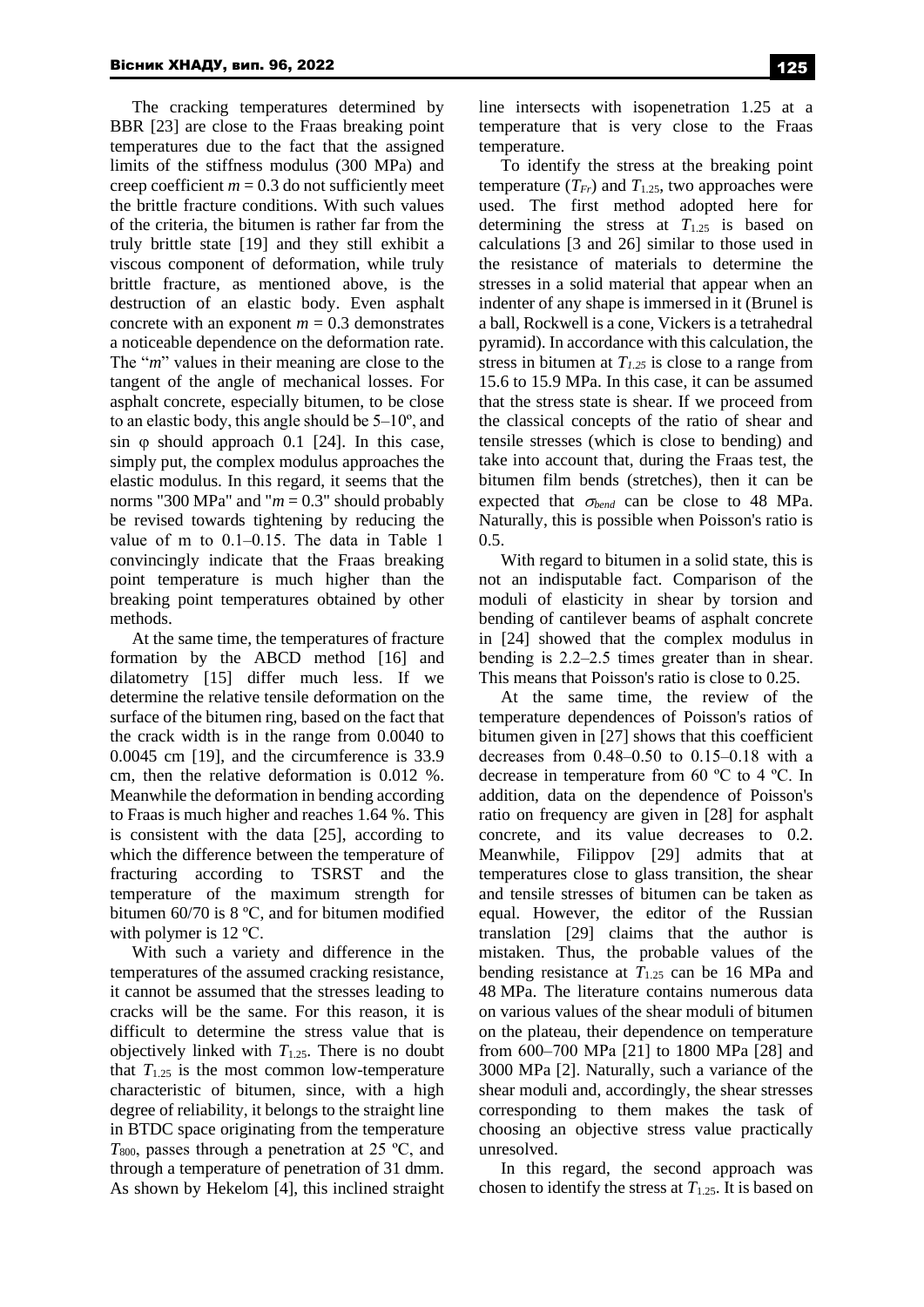the assumption of the glass transition theory that the temperature corresponding to the transition of a viscoelastic body to the solid state can be determined from the temperature–frequency dependences of the rheological characteristics, since the glass transition is associated with relaxation processes. It is the relaxation mechanism of deformation of rheological bodies that forms the basis of the WLF superposition method [30], which is ideally adapted to bitumen. This opens up the possibility of using the results of dynamic tests of bitumen available in the literature to substantiate the stresses at their glass transition temperature.

For this, it is advisable to consider typical temperature-time dependences. They reach a plateau of maximum modulus values at low temperatures and high frequencies. At the same time, according to Van der Poel [2], a plurality of bitumens with different penetrations, softening point temperatures and penetration indices come to one plateau of stiffness moduli. In [2], 47 bitumens were considered with softening point temperatures from 39 ºС to 116 ºС and penetration indices from  $-2.6$  to  $+5.5$ . Each of these bitumens, at a single frequency of 200 Hz, reached the same plateau at different temperatures. These temperatures were subsequently considered as one of the criteria for assessing the glass transition temperature of bitumen [14].

The stiffness modulus set in [2] in this way was equal to  $3.10^9$  Pa. The features of the experiment that could affect this critical value of the modulus include: nonharmonic, but cyclic loading and sufficiently large stresses that transfer the object to a nonlinearly deformed state, which was noted by the author himself. In order to calculate the stresses at the breaking point temperatures of bitumen, Van der Poel took the relative deformation that bitumen undergoes when the plate of the Fraas device is bent, equal to 0.0164. These data can be used to determine stresses at  $P = 1.25$  dmm. With a stiffness modulus of 3000 MPa and an assumed bending deformation of the plate of 0.016, the corresponding stress is 48 MPa. To solve direct and inverse problems of predicting the viscoelastic behaviour of asphalt concrete in [28], the value of the complex shear modulus found with the DSR method was taken as equal to 1800 MPa.

To be convinced of the validity of the application for the assessment of the stress corresponding to the plateau of temperature–time deformation given in different literature sources, 57 values of complex moduli were selected. The average value of the complex moduli at shear is close to 33 MPa.

Thus, it became possible to decide which of the stresses corresponds to the breaking point temperature to a greater extent. For this purpose, logarithmic stress isolines were plotted on the shear stress temperature diagram (Figure 3). Corresponding to temperatures: the softening point according to  $T_{800}$  is 1.5·10<sup>3</sup> Pa,  $T_{25}$  is for the assessed bitumen,  $T_{31}$  is  $2.1 \cdot 10^5$  Pa,  $T_{Fr}^P$  is 48 MPa and the average of 57 stress values corresponding to the exit of complex modules to a plateau is equal to 33 MPa. To illustrate the procedure for using the diagram, the data on bitumen of three structural types given in [28] are plotted on it. The use of data from an independent source is undertaken in order to ensure the objectivity of the proposed solution.



Fig. 3. Generalised temperature—shear dependence for sol ( $\bullet$ ), sol-gel ( $\blacktriangle$ ) and gel ( $\blacksquare$ ) type bitumen by (Eckmann et al., 2016) and bitumen with penetration of 54 dmm  $(+)$  and 207 dmm  $(\times)$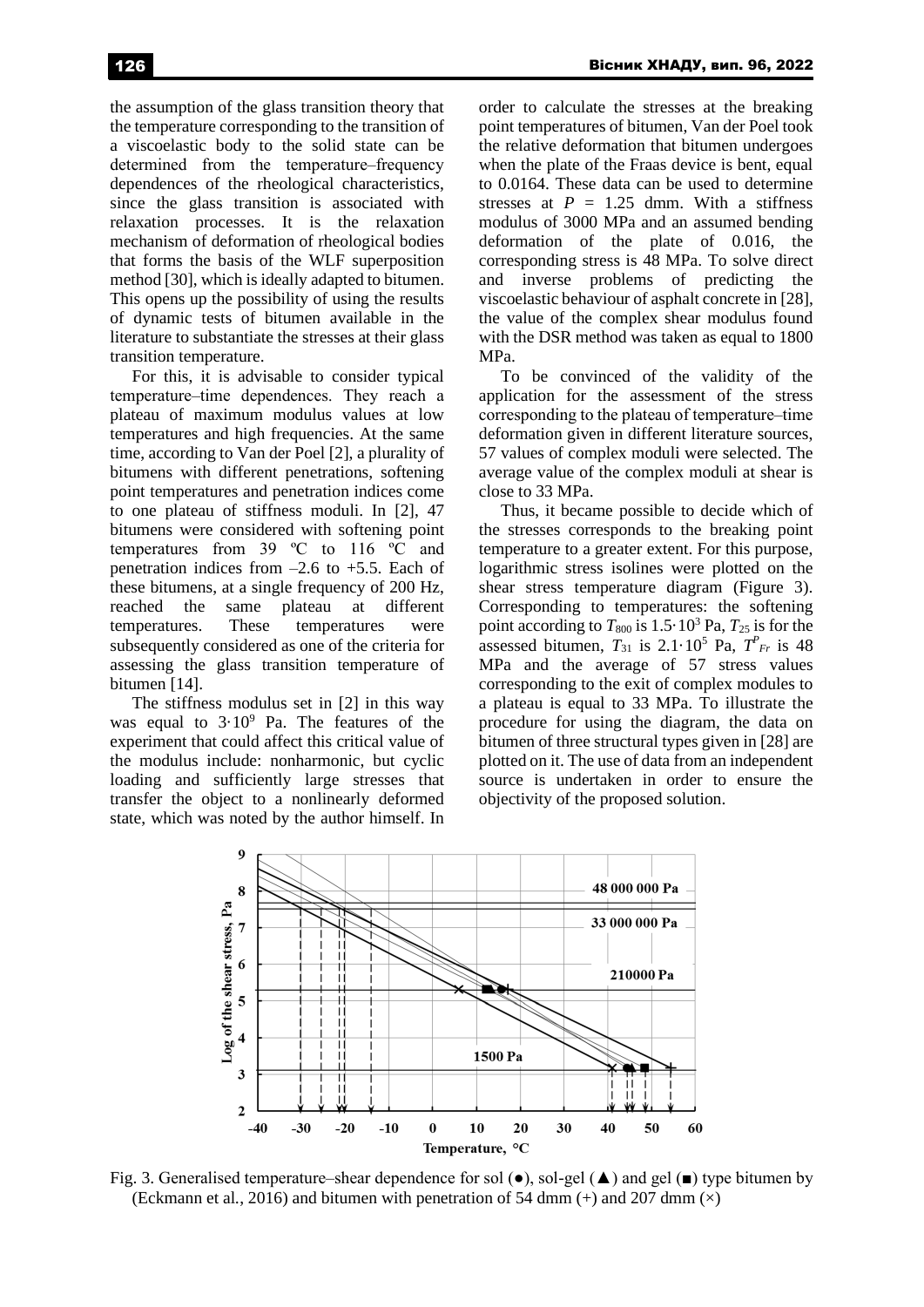The temperature–shear straight line of each bitumen crossed the stress isolines at two temperatures spaced by  $2-3$  °C, depending on the bitumen penetration index: the higher the penetration index (the straight line is flatter), the greater the temperature difference at the intersection points. The values of the cracking resistance temperature obtained at these points were compared with the temperatures

experimentally found with the Fraas method (Figure 4, Table 2). This comparison showed that the smallest discrepancy between the experimental and calculated breaking point temperatures corresponds to an iso-temperature stress of 33 MPa. The relative position of the Fraas breaking point temperatures and those obtained from the diagram is shown in Figure 4 and in Table 2.

| Table $2$ – The comparison of the breaking point temperatures, obtained with experimental and settlement- |
|-----------------------------------------------------------------------------------------------------------|
| graphic methods                                                                                           |

|                 | <b>Bitumen</b> | Penetra-<br>tion at<br>25 °C,<br>dmm | Tempe-<br>rature at<br>800<br>dmm<br>$\rm ^{o}C$ | Tempe-<br>rature at<br>penetration<br>31 dmm,<br>$\rm ^{o}C$ | Fraas<br>breaking<br>point<br>temperature,<br>$\rm ^{o}C$ | Tempe-<br>rature at<br>33 MPa,<br>$\rm ^{o}C$ | Tempe-<br>48 MPa,<br>$\rm ^{o}C$ | Stress at<br>rature at penetration at 25<br>°C by method<br>$[12]$ , MPa | Stress at<br>penetration at<br>$25^{\circ}$ C by<br>Figure 3,<br>MPa |
|-----------------|----------------|--------------------------------------|--------------------------------------------------|--------------------------------------------------------------|-----------------------------------------------------------|-----------------------------------------------|----------------------------------|--------------------------------------------------------------------------|----------------------------------------------------------------------|
|                 | 31             | 54                                   | 54.4                                             | 17.2                                                         | $-20$                                                     | $-20$                                         | $-24$                            | 0.100                                                                    | 0.080                                                                |
|                 | 32             | 63                                   | 49.5                                             | 13.2                                                         | $-23$                                                     | $-23$                                         | $-25$                            | 0.078                                                                    | 0.042                                                                |
| Zolotaryov      | 33             | 103                                  | 44.7                                             | 9.8                                                          | $-25$                                                     | $-25$                                         | $-28$                            | 0.039                                                                    | 0.025                                                                |
|                 | 34             | 155                                  | 42.0                                             | 7.5                                                          | $-27$                                                     | $-26$                                         | $-28$                            | 0.023                                                                    | 0.017                                                                |
|                 | 35             | 207                                  | 41.0                                             | 6.0                                                          | $-29$                                                     | $-30$                                         | $-32$                            | 0.017                                                                    | 0.015                                                                |
|                 | sol            | 80                                   | 46,0                                             | 16                                                           | $-14$                                                     | $-13$                                         | $-15.5$                          | 0.056                                                                    | 0.050                                                                |
|                 | sol-gel        | 82                                   | 50                                               | 13                                                           | $-24$                                                     | $-24$                                         | $-26$                            | 0.053                                                                    | 0.048                                                                |
| Eckmann<br>[19] | sol            | 79                                   | 44.4                                             | 15.7                                                         | $-13$                                                     | $-13$                                         | $-16$                            | 0.056                                                                    | 0.050                                                                |
|                 | sol-gel        | 79                                   | 45.6                                             | 13.3                                                         | $-19$                                                     | $-19$                                         | $-21$                            | 0.056                                                                    | 0.050                                                                |
|                 | gel            | 79                                   | 48.4                                             | 12.2                                                         | $-24$                                                     | $-24$                                         | $-26$                            | 0.058                                                                    | 0.040                                                                |



Fig. 4. Dependency between Fraas breaking point temperature  $(T_{Fr})$  and estimated temperatures of cracking resistance at 33 MPa (Δ) and 48 MPa (▲)

The table contains the data of the bitumen studied by the author and given in [28]. It presents the breaking point temperatures obtained by the Fraas method, temperatures at stresses of 33 MPa and temperatures at 48 MPa. In all cases, the breaking point temperatures at the average stresses on the plateau of temperaturefrequency dependences (33 MPa) are very close to the Fraas temperatures. This stress is very close to the 30 MPa taken as calculated for bitumen in [28]. In addition, the table includes stresses at penetration at 25 ºС, calculated according to the method of [3 and 12], and found with Figure 3. Their values differ in the range from 9 % to 26 %.

### **Conclusions**

(1) At present, the traditional technical characteristics of bitumen and bituminous binders are recognized as empirical and do not have a convincing mechanical meaning. The most meaningful and promising in this respect is the depth of the needle penetration, if we approach it as a characteristic of the resistance of bitumen to the immersion of an indenter of a given shape and size into it. The conversion of the penetration index into the dimension of shear stress, undertaken in this and previous works of the author, became possible thanks to the studies in the 1960s by Carre and Laurent and their conversion of penetration into shear viscosity.

(2) The present work is based on the fact that all the temperature characteristics of bitumen refer to a certain shear stress: the softening point temperature by  $T_{800}$  refers to a shear stress close to 1500 Pa; the temperature 25 ºC is a stress at the penetration value; temperature  $T_{31}$  is the stress, which is the same for bitumen of the same penetration, but of different structural types with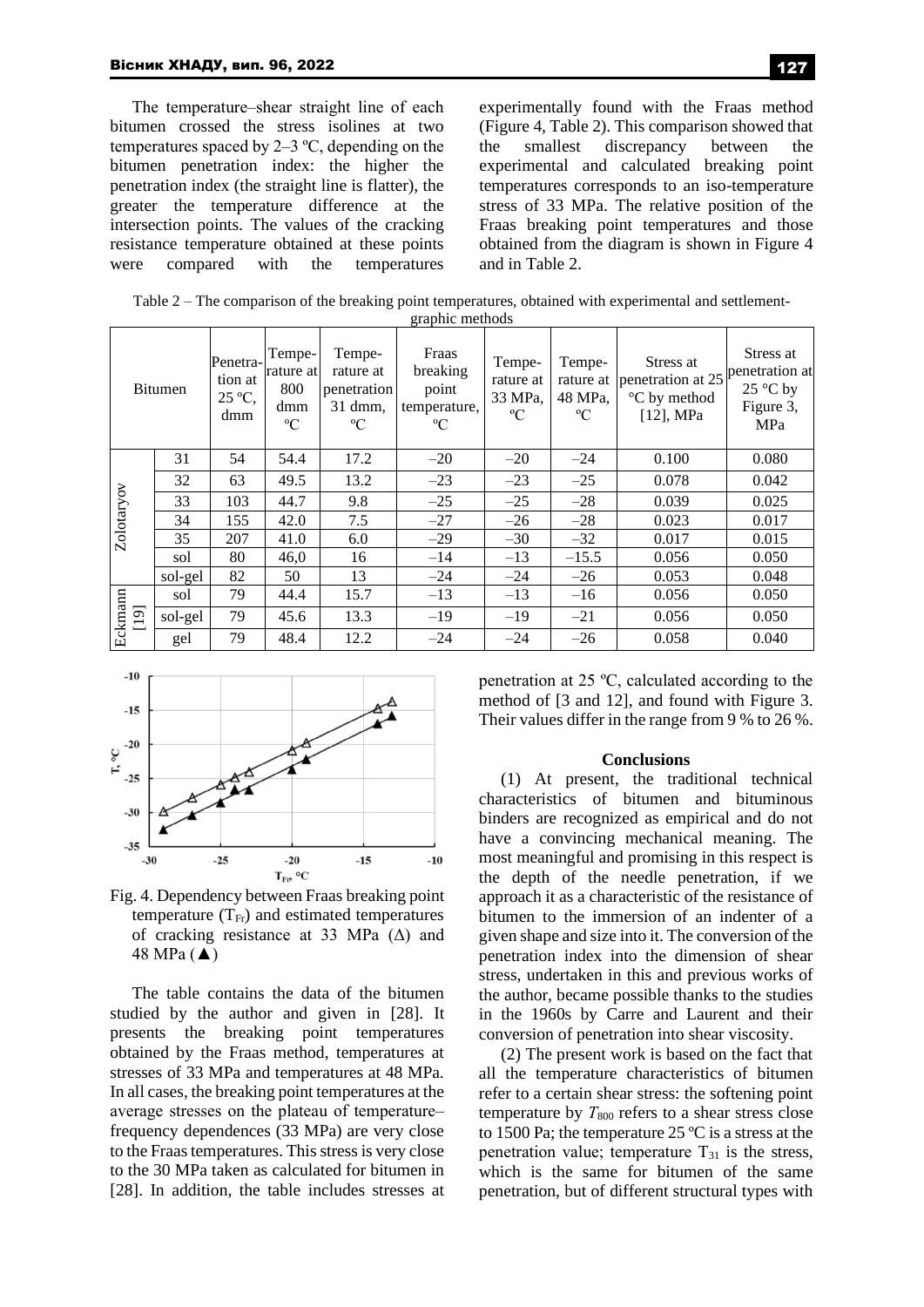different penetration index; temperature  $T_{1.25}$  is the stress of brittle cracking. The stress at  $P = 1.25$  dmm requires a special approach.

(3) Currently, there are many methods for determining the cracking temperature of bitumen. For bitumen of the same consistency (for example 35/50), these temperatures, depending on the method, are arranged in the following sequence: according to Fraas (-11 °С), BBR (-16 °C), TSRST  $(-24 \text{ °C})$ , ABCD  $(-27 \text{ °C})$ , dilatometry (-27.5 °C). The most objective and physically justified methods are dilatometry, TSRT and ABCD. However, the Fraas breaking point temperature is the most common and wellstudied. Consequently, its assessment by the parameter of mechanical stress at the present time remains relevant and expedient. It is shown in the work that the shear stress of bitumen at the Fraas temperature  $(T_{1,25})$  is close to 33 MPa, which refers to a complex modulus of 2000 MPa on the plateau of its temperature–frequency dependence.

(4) On the basis of ideas about the temperature states of bitumen, estimated by the shear stress, a generalised linear semi-logarithmic temperature shear dependence is developed, on which all the stresses at the softening point temperature *T800*, temperature 25 ºС, equi-penetration temperature *T<sup>31</sup>* and Fraas breaking point temperature fit. With this dependence, knowing any of the characteristic temperatures, it is possible to find the referred shear stress.

#### **References**

- 1. Saal N. J. Mechanical testing of asphaltic bitumen (Netherlands). *4 th World Petroleum Congress*: Proceedings of the 4<sup>th</sup> World Petroleum Congress. (Rome, Italy, June 1955). Rome, 1955. Section VI/A, Paper 3, pp 1–17.
- 2. Van der Poel C. A general system describing the viscoelastic properties of bitumens and its relation to routine test data. *Journal of Applied Chemistry London*. 1954. № 4. P. 221–230.
- 3. Carre G., Laurent D. Relation entre la pénétration et la viscosité des bitumes. *Bulletin de L'Association Francais de Techniciens du Pétrole*. 1963. № 157. P. 1–56.
- 4. Hekelom, W. Une méthode améliorée de caractérisation des bitumes par leurs propriétés mécaniques. *Bulletin de Liaison des Laboratoires des Ponts et Chaussées*. 1975. № 76. P. 55–64.
- 5. Zolotarev V. A., Zintchenko V. N., Stolyarova L. V., Pyrig Y. I. (2004). Quantitative interrelation of softening point and brittleness temperature and penetration of road bitumens. *3 rd Eurasphalt & Eurobitume Congress*: Proceedings of the 3rd Eurasphalt & Eurobitume Congress. Vienna, 2004. P. 1652–1658.
- 6. Zolotarev V., Pyrig Y., Galkin A. Cohesion of bitumen: its opportunities and prospects. *Road Materials and Pavement Design.* 2020. № 21(5). P. 1399–1412.
- 7. Molenaar J. M. M., Hagos E. T., Van de Ven M. F. C. An investigation into the specification of rheological properties of polymer modified bitumen. *3 rd Eurasphalt & Eurobitume Congress*: Proceedings of the  $3<sup>rd</sup>$  Eurasphalt & Eurobitume Congress. Vienna, 2004. P. 2080–2091.
- 8. PrEN 12591 : DRAFT 2016. Bitumen and bituminous binders – Specifications for paving grade bitumens. British Standards Institution (BSI), 2016. 35 p.
- 9. Vinigradov G. V., Isayev A. I., Zolotarev V. A Viscoelastic properties of bitumens in continuous cyclic deformation. *Rheologica Acta.* 1975. № 2(14). P. 135–144.
- 10. Airey G. Viscosity temperature effect of polymer modification as depicted by Heukelom's bitumen. *International Journal of Pavement Engineering.*  2013. № 2(4). P. 223–242.
- 11. Mturi G., O'Connel J., & Zoorob S. E. Investigating the rheological characteristics of South African bitumens. *29th Southern African Transport Conference, South Africa*: Proceedings of the 29th Southern African Transport Conference (16-19 August 2010). Pretoria, 2010. P. 149–187.
- 12. Zolotaryov V. Bitumen penetration and shear resistance relation. *7 th Eurasphalt & Eurobitume Congress*. Madrid, 2021. Paper 39.
- 13. Askadskii A. A. Deformatsiia polimerov [Deformation of polymers]. Moscow, Khimiia Publ., 1973. 448 p.
- 14.Jongepier R., Kuilman B. A widely applicable two-parameter viscosity temperature equation for bitumen. *Rheologica Acta*. 1973. № 9(3). P. 460– 473.
- 15. Quedeville A. La transition du bitume. *Bulletin de Liaison des Laboratoires des Ponts et Chaussées*. 1972. № 61. P 57–63.
- 16. Elwardany M., Planche J.-P., King G. Universal and practical approach to evaluate asphalt binder resistance to thermally-induced surface damage. *Construction and Building Materials*. 2020. № 255:119331.
- 17. Largeaud S., *et al.* Caractérisation du comportement à basse température des liants bitumineux. *RGRA*. 2015. № 928. P 70–77.
- 18. Hung Y., *et al.* Caractérisation du comportement à basse température des liants bitumineux, *RGRA*. 2020. № 929. P. 50–55.
- 19. Eckmann B., *et al.* New bitumen performance indicators - A feasibility study. *6 th Eurasphalt &*  Eurobitume Congress: Proceedings of the 6<sup>th</sup> Eurasphalt & Eurobitume Congress. Prague, 2016.
- 20. Arand W., Sybilski D. Wplyw zastosowania polskich asfalrow na wlasciwosci betonu asfaltowego w niskiej temperaturze. *Proceedings of Road and Bridge Institute*. 1992. № 3. P. 3–36.
- 21. Olard F., Di Benedetto H., Eckmann B. Comportement visco-élastique linéare des liants et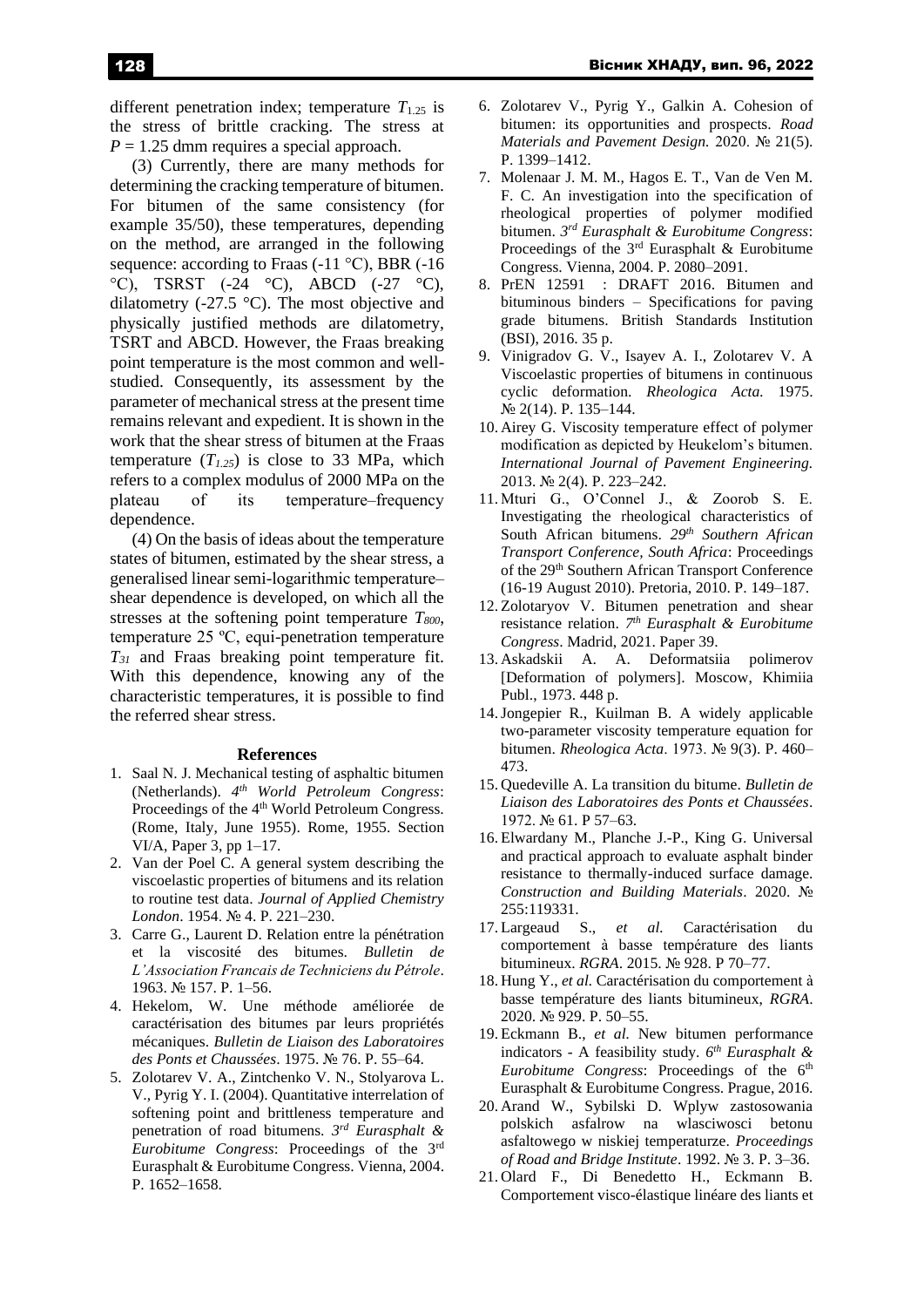des enrobés bitumineux à basse température. *RGRA*. 2004. № 826. P. 56–64.

- 22. Gokhman L.M., Gershkokhen S. L. Brittleness of organic binders after repeated stretching at low temperatures. *Informatsionnyi sbornik «Avtomobil'nye dorogi» – Information collection "Automobile Roads"*, 1997. no.10, pp. 1–18.
- 23.Bahia H. U., Anderson D. A. Glass transition behavior and physical hardening of asphalt binders. *Journal of the Association of Asphalt Paving Technologists*. 1993. № 62. P. 93–129.
- 24. Sayhegh G. Contribution à l'Étude des Propriétés Viscoélastiques de Bitumes Purs et des Bétons Bitumineux. PhD thesis. Paris, 1965.
- 25. Olard F., Di Benedetto H. Loi thermo-viscoélasto-plastique pour les enrobés bitumineux: Simulations des essais de traction directe et de retrait thermique empêché. *Bulletin de Liaison des Laboratoires des Ponts et Chaussées*. 2005. № 254. P. 15–39.
- 26. Malkin A. Ya., Isayev A. I. Rheology: Concepts, Methods, and Applications.  $2<sup>nd</sup>$  ed. ChemTec Publishing, 2012. 528 p.
- 27. Katalóg tuhých a netuhých vozovek pozemních komunikací. Dopravoprojekt, 1984. 60 p.
- 28. Pouget S., Sauzéat C., Di Benedetto H., Olard F. (2012). Prediction of isotropic linear viscoelastic behavior for bituminous materials – forward and inverse problems. *5 th Eurasphalt & Eurobitume Congress*: Proceedings of the RILEM International Symposium on Bituminous Materials. Istanbul, 2012. P. 1543–1549.
- 29. Filippov V. Relaxation in polymer solutions, polymer liquids and gels. Svoistva polimerov i nelineinaia akustika – Properties of polymers and nonlinear acoustics. Мoskow, Mir Publ., 1960. pp. 9–109.
- 30. Ferry J. Viazkouprugie svoistva polimerov [Viscoelastic properties of polymers]. Translation of the 2nd edition (Rus. ed. V. E. Gulia). Moskow, Inostrannaia literatura Publ., 1963. 535 p.

#### **Література**

- 1. Saal N. J. Mechanical testing of asphaltic bitumen (Netherlands). *4 th World Petroleum Congress*: Proceedings of the 4<sup>th</sup> World Petroleum Congress. (Rome, Italy, June 1955). Rome, 1955. Section VI/A, Paper 3, pp 1–17.
- 2. Van der Poel C. A general system describing the viscoelastic properties of bitumens and its relation to routine test data. *Journal of Applied Chemistry London*. 1954. № 4. P. 221–230.
- 3. Carre G., Laurent D. Relation entre la pénétration et la viscosité des bitumes. *Bulletin de L'Association Francais de Techniciens du Pétrole*. 1963. № 157. P. 1–56.
- 4. Hekelom, W. Une méthode améliorée de caractérisation des bitumes par leurs propriétés mécaniques. *Bulletin de Liaison des Laboratoires des Ponts et Chaussées*. 1975. № 76. P. 55–64.
- 5. Zolotarev V. A., Zintchenko V. N., Stolyarova L. V., Pyrig Y. I. (2004). Quantitative interrelation of

softening point and brittleness temperature and penetration of road bitumens. *3 rd Eurasphalt & Eurobitume Congress*: Proceedings of the 3rd Eurasphalt & Eurobitume Congress. Vienna, 2004. P. 1652–1658.

- 6. Zolotarev V., Pyrig Y., Galkin A. Cohesion of bitumen: its opportunities and prospects. *Road Materials and Pavement Design.* 2020. № 21(5). P. 1399–1412.
- 7. Molenaar J. M. M., Hagos E. T., Van de Ven M. F. C. An investigation into the specification of rheological properties of polymer modified bitumen. *3 rd Eurasphalt & Eurobitume Congress*: Proceedings of the 3<sup>rd</sup> Eurasphalt & Eurobitume Congress. Vienna, 2004. P. 2080–2091.
- 8. PrEN 12591 : DRAFT 2016. Bitumen and bituminous binders – Specifications for paving grade bitumens. British Standards Institution (BSI), 2016. 35 p.
- 9. Vinigradov G. V., Isayev A. I., Zolotarev V. A Viscoelastic properties of bitumens in continuous cyclic deformation. *Rheologica Acta.* 1975. № 2(14). P. 135–144.
- 10. Airey G. Viscosity temperature effect of polymer modification as depicted by Heukelom's bitumen. *International Journal of Pavement Engineering.*  2013. № 2(4). P. 223–242.
- 11. Mturi G., O'Connel J., & Zoorob S. E. Investigating the rheological characteristics of South African bitumens. *29th Southern African Transport Conference, South Africa*: Proceedings of the 29<sup>th</sup> Southern African Transport Conference (16-19 August 2010). Pretoria, 2010. P. 149–187.
- 12. Zolotaryov V. Bitumen penetration and shear resistance relation. *7 th Eurasphalt & Eurobitume Congress*. Madrid, 2021. Paper 39.
- 13. Аскадский А. А. Деформация полимеров*.* Москва: Химия, 1973. 448 с.
- 14.Jongepier R., Kuilman B. A widely applicable two-parameter viscosity temperature equation for bitumen. *Rheologica Acta*. 1973. № 9(3). P. 460– 473.
- 15. Quedeville A. La transition du bitume. *Bulletin de Liaison des Laboratoires des Ponts et Chaussées*. 1972. № 61. P 57–63.
- 16. Elwardany M., Planche J.-P., King G. Universal and practical approach to evaluate asphalt binder resistance to thermally-induced surface damage. *Construction and Building Materials*. 2020. № 255:119331.
- 17. Largeaud S., *et al.* Caractérisation du comportement à basse température des liants bitumineux. *RGRA*. 2015. № 928. P 70–77.
- 18. Hung Y., *et al.* Caractérisation du comportement à basse température des liants bitumineux, *RGRA*. 2020. № 929. P. 50–55.
- 19. Eckmann B., *et al.* New bitumen performance indicators - A feasibility study. *6 th Eurasphalt & Eurobitume Congress*: Proceedings of the 6<sup>th</sup> Eurasphalt & Eurobitume Congress. Prague, 2016.
- 20. Arand W., Sybilski D. Wplyw zastosowania polskich asfalrow na wlasciwosci betonu